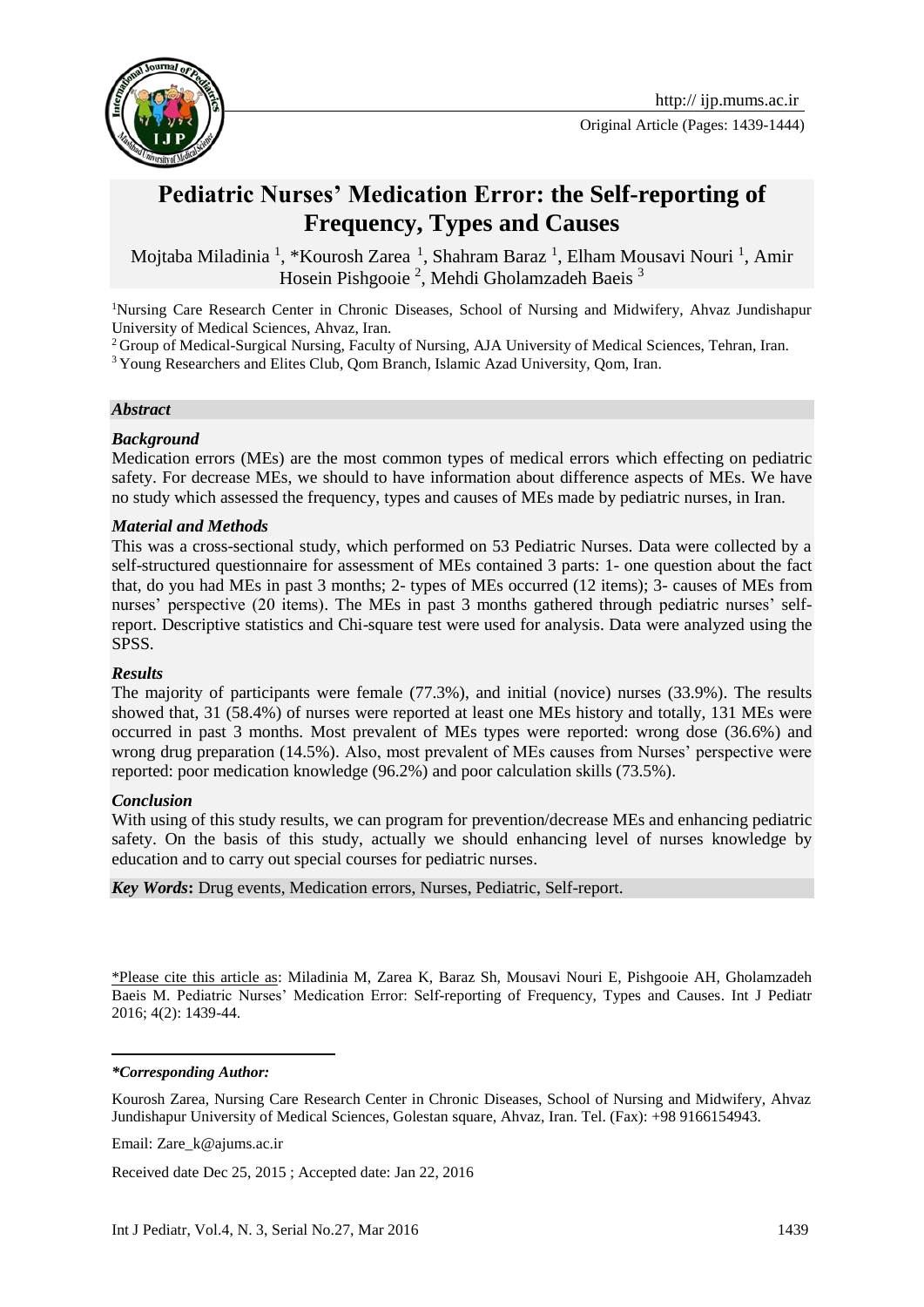### **1- INTRODUCTION**

Medication errors (MEs) are among the six categories of medical errors [\(1-3\)](#page-4-0), and actually those are the most common types (approximately 19.4% of all medical errors) [\(3-6\)](#page-4-1). Medication error definition is every preventable event that may lead to use of inappropriate medication or patient injury while the medication is in the control of the health care professional [\(2,](#page-4-2) [7\)](#page-5-0). MEs are one of the most common causes of iatrogenic damages, which causing patients' mortality and morbidity around the world, and also those are preventable [\(4,](#page-4-3) [8\)](#page-5-1). MEs have much direct and indirect costs for health systems [\(9\)](#page-5-2). The annual costs of problems induced drugs, are approximately more than 150 billion dollars in the America (but, we have no valid statistics of total cost in Iran) [\(2\)](#page-4-2). In addition, MEs causing decrease patients' trust to the caring teams (for example: non-compliance to drug therapy, treatment methods, educational plans and etc.) [\(10,](#page-5-3) [11\)](#page-5-4).

MEs effecting on pediatric safety [\(12\)](#page-5-5) and are more common in children than other populations [\(4,](#page-4-3) [13\)](#page-5-6). Also, pediatric have a much higher risk of injuries induced MEs than adults patients (approximately 10 fold) [\(12\)](#page-5-5). Pediatric are vulnerable when medication errors occurring. The reasons are including: variations in weight and age, immature physiological buffering systems, quick changes in the drugs' pharmacokinetic, poor knowledge about the correct toxic and therapeutic dosage in children [\(2,](#page-4-2) [4,](#page-4-3) [7,](#page-5-0) [12\)](#page-5-5).

Nurses spend approximately 40% of their time for medication therapy, therefore they have a key role for reduces MEs and increase patients' safety [\(9\)](#page-5-2). Prevention of MEs is essential for improving patients' safety and quality of care [\(14\)](#page-5-7). For programming to decrease MEs by nurses, we should to will have information about difference aspects of MEs. However, some

studies were assessed MEs of nurses or nursing students in Iran, but these studies performed in other wards (ICU, CCU, medical, surgical) or some these studies considered some the aspects of MEs (frequency or types or causes). Hence, we have no study which assessed the frequency, types and causes of MEs made by pediatric nurses in, Iran. Therefore, this study aimed to assess the frequency, types and causes of MEs made by pediatric nurses in Ahvaz, South-west of Iran.

## **2- MATERIALS AND METHODS**

### **2-1. Study design and population**

This investigation was a cross-sectional study, which performed on 53 Pediatric Nurses of 5 Hospitals affiliated to Ahvaz Jundishapur University of Medical Sciences, Iran during 2014. The inclusion criteria consisted:

- $\triangle$  nurses administering and dispensing medications,
- nurses working full-time in the pediatric ward,
- nurses whom have at least 1 year experience in pediatric ward.

Of 96 Nurses who were working in general pediatric wards, 68 nurses had the inclusion criteria and were invited which, 55 of them consented to participate in this investigation (during the study, 2 nurses excluded, because they changed their wards). Finally information of 53 nurses analyzed.

### **2-2. Measuring tools**

Data were collected by a demographic characteristics form and a self-structured questionnaire for assessment of MEs contained 3 parts: 1- one question about the fact that, do you had medication errors in past 3 months; 2- types of medication errors occurred (12 items); 3- causes of medication errors from Nurses' perspective (20 items). The questionnaire was structured based on the international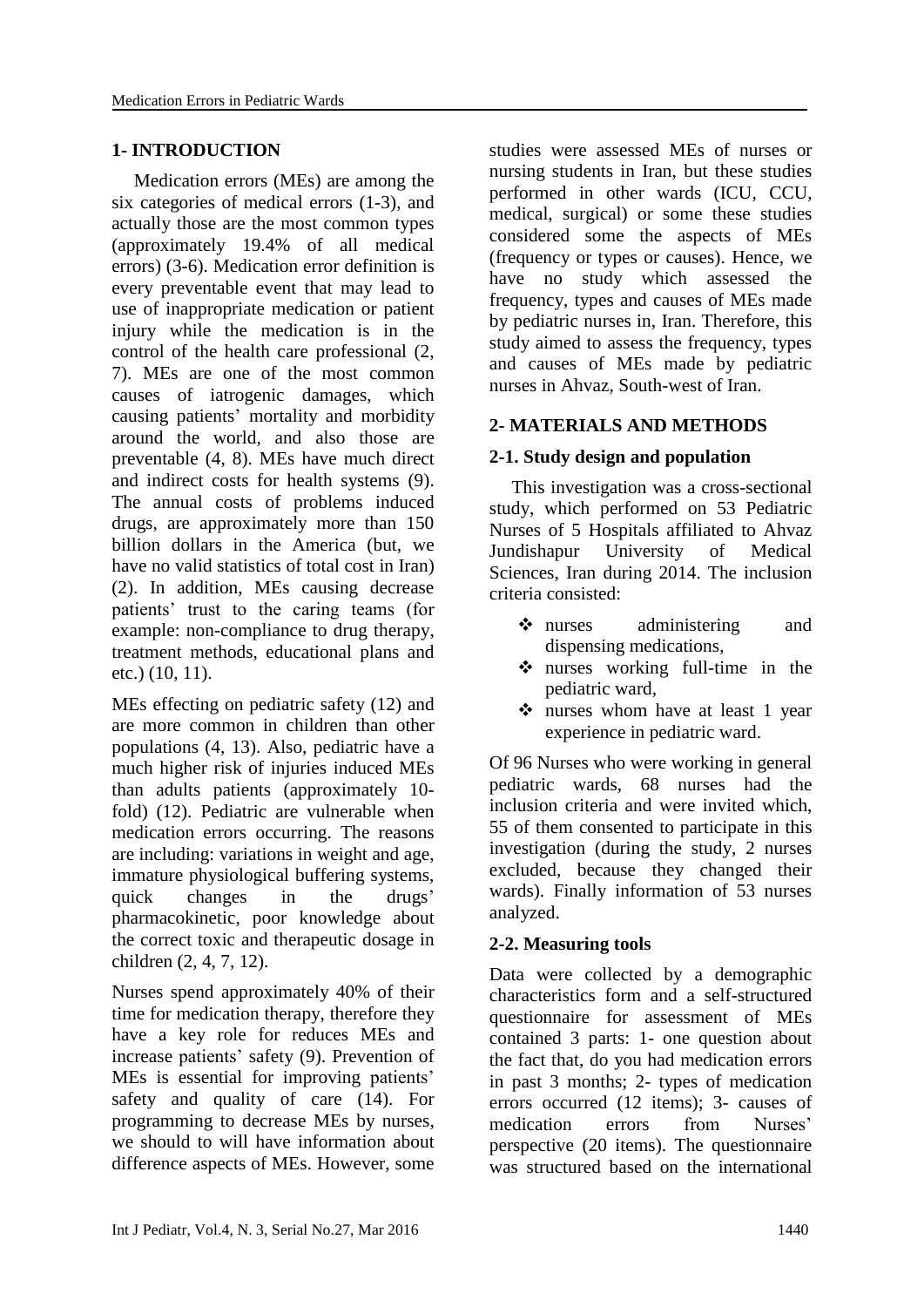literatures. With using Cronbach's alpha, the reliability of this questionnaire was measured 0.78. Also, the validity was obtained through content validity.

### **2-3. Methods**

In this study medication errors in past 3 months gathered through pediatric nurses' self-report. This investigation was approved in the Ethics Committee of the Ahvaz Jundishapur University of Medical Sciences, South-west of Iran.

### **2-4. Data analyses**

Descriptive statistics [mean, standard deviation(SD), frequency] and Chi-square test were used for analysis in this study. Data were analyzed using the Statistical Package for the Social Science (SPSS version 16, Chicago, IL, USA). A P-value less than 0.05 was considered significant.

### **3- Results**

Demographic variables of participants are shown in (Table.1). Finally information of 53 nurses of 5 pediatric wards of 5 hospitals analyzed. The results of this study showed that, the majority of participants were female (77.35%), and initial (projective) employment status

|  | Table 1: Demographic variables of nurses |  |  |
|--|------------------------------------------|--|--|
|  |                                          |  |  |

(33.96%). Also, many of nurses were unsatisfied of their job (47.16%) (Table.1). The study results showed that, 31 (58.49%) of nurses were reported at least one medication error history and totally, 131 MEs were occurred in past 3 months.

Types of MEs occurred and causes of MEs from nurses' perspective are shown in (Table.1 and 2) respectively. In our investigation, most prevalent of MEs types were reported: wrong dose (36.64%), wrong drug preparation (14.50%) and wrong infusion velocity (11.45%) (Table.2); also, most prevalent of MEs causes from nurses' perspective were reported: poor medication knowledge (96.22%), poor calculation skills (73.58%), nurses' fatigue (58.49%) and many medications on multiple patients (52.83%) (Table.3).

Results showed that a significant relationship was found between MEs occurred and gender  $(P=0.02)$ . MEs occurred more frequently in females than male. Also, there was a significant relationship between MEs occurred and employment status (P=0.003). MEs occurred was higher in the Initial (novice) nurses.

| <b>Tuble 1.</b> Demographic variables of harses |                  |  |  |  |  |
|-------------------------------------------------|------------------|--|--|--|--|
| Variables                                       | Mean $\pm$ SD    |  |  |  |  |
| Age (years)                                     | $31.05 \pm 4.14$ |  |  |  |  |
| Gender                                          |                  |  |  |  |  |
| Male                                            | 12(22.64%)       |  |  |  |  |
| Female                                          | 41(77.35%)       |  |  |  |  |
| Experience in pediatric ward                    |                  |  |  |  |  |
| Mean of years                                   | $6.35 \pm 5.19$  |  |  |  |  |
| Job satisfaction                                |                  |  |  |  |  |
| <b>Yes</b>                                      | 28(52.83%)       |  |  |  |  |
| No                                              | 25(47.16%)       |  |  |  |  |
| Employment status                               |                  |  |  |  |  |
| Formal                                          | 15(28.30%)       |  |  |  |  |
| Covenant                                        | $9(16.98\%)$     |  |  |  |  |
| Contract                                        | 11(20.75%)       |  |  |  |  |
| Initial (novice)                                | 18(33.96%)       |  |  |  |  |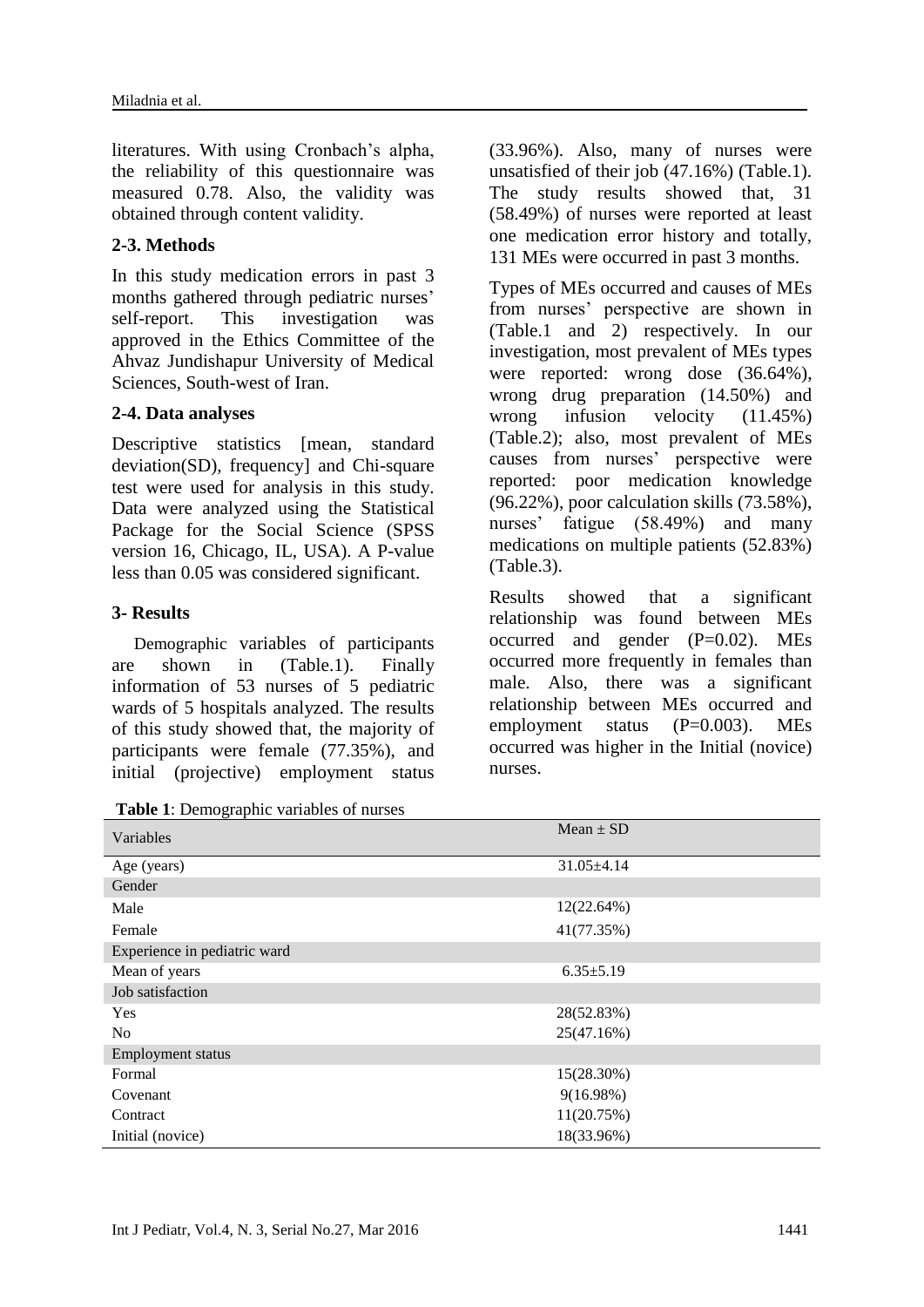|  |  |  | Table 2: Types of medication errors occurred |
|--|--|--|----------------------------------------------|
|--|--|--|----------------------------------------------|

| <b>Types</b>                   | Number $(\%)$                  |
|--------------------------------|--------------------------------|
|                                |                                |
| Wrong dose                     | 48(36.64%)                     |
| Wrong patient                  | 3(2.29%)                       |
| Wrong drug type                | 9(6.87%)                       |
| Wrong administration technique | $4(3.05\%)$                    |
| Wrong time                     | $7(5.34\%)$                    |
| Drug omission error            | 11(8.39%)                      |
| Wrong infusion velocity        | 15(11.45%)                     |
| Extra dose                     | 1(0.76%)                       |
| Wrong drug preparation         | 19(14.50%)                     |
| Drug-drug interaction          | $0(0.00\%)$                    |
| Wrong diluent                  | $5(3.81\%)$                    |
| Other types                    | 9(6.87%)                       |
| Total                          | 131 medication errors reported |

#### **Table 3:** Causes of medication errors from Nurses' perspective

| <b>Types</b>                                                                                             | $N$ (%) of Respondents choosing |
|----------------------------------------------------------------------------------------------------------|---------------------------------|
| Poor medication knowledge                                                                                | 51(96.22%)                      |
| Poor clinical skill                                                                                      | 16(30.18%)                      |
| Nurses' incorrect attitude                                                                               | 17(32.07%)                      |
| Nurses' fatigue                                                                                          | 31(58.49%)                      |
| Lack of nurses                                                                                           | 43(81.13%)                      |
| Physician with illegible handwriting orders                                                              | 17(32.07%)                      |
| Inaccurate verbal orders                                                                                 | 8(15.09%)                       |
| Look-alike packaging and labeling of drugs                                                               | 12(22.64%)                      |
| Similar sounding and looking names of drugs                                                              | 8(15.09%)                       |
| Carelessness, forgetfulness and inattention                                                              | 22(41.50%)                      |
| Poor calculation skills                                                                                  | 39(73.58%)                      |
| Many medications on multiple patients                                                                    | 28(52.83%)                      |
| Following inadequate                                                                                     | $3(5.66\%)$                     |
| Transcription inaccurate                                                                                 | 12(22.64%)                      |
| Use of drug abbreviation name                                                                            | 13(24.52%)                      |
| Nonmetric units used                                                                                     | 10(18.86%)                      |
| Stress during emergency situation                                                                        | 6(11.32%)                       |
| Wards difference routine                                                                                 | 16(30.18%)                      |
| Lack of information about patient or disease (for example: lack of<br>information about contraindicated) | 3(5.66%)                        |
| Other causes                                                                                             | 8(15.09%)                       |

#### **4- DISCUSSION**

This study results demonstrated that, prevalent of medication errors is high in the pediatric nurses (58.49% of nurses reported MEs during 3 months). Also, study by Stratton et al. ( ) showed that, medication errors in pediatric units is prevalent and 67% of pediatric nurses

reported MEs [\(12\)](#page-5-5). This study findings showed that, most prevalent types of medication errors was wrong dose (36.64%). Also, "wrong dose" was the most prevalent type of MEs in pediatric wards in the studies by Nori et al. (33%), Al-Jeraisy et al. (22.1%) and Cimino et al. and these studies are consistent with the our investigation [\(4,](#page-4-3) [7,](#page-5-0) [15\)](#page-5-8). Also, study by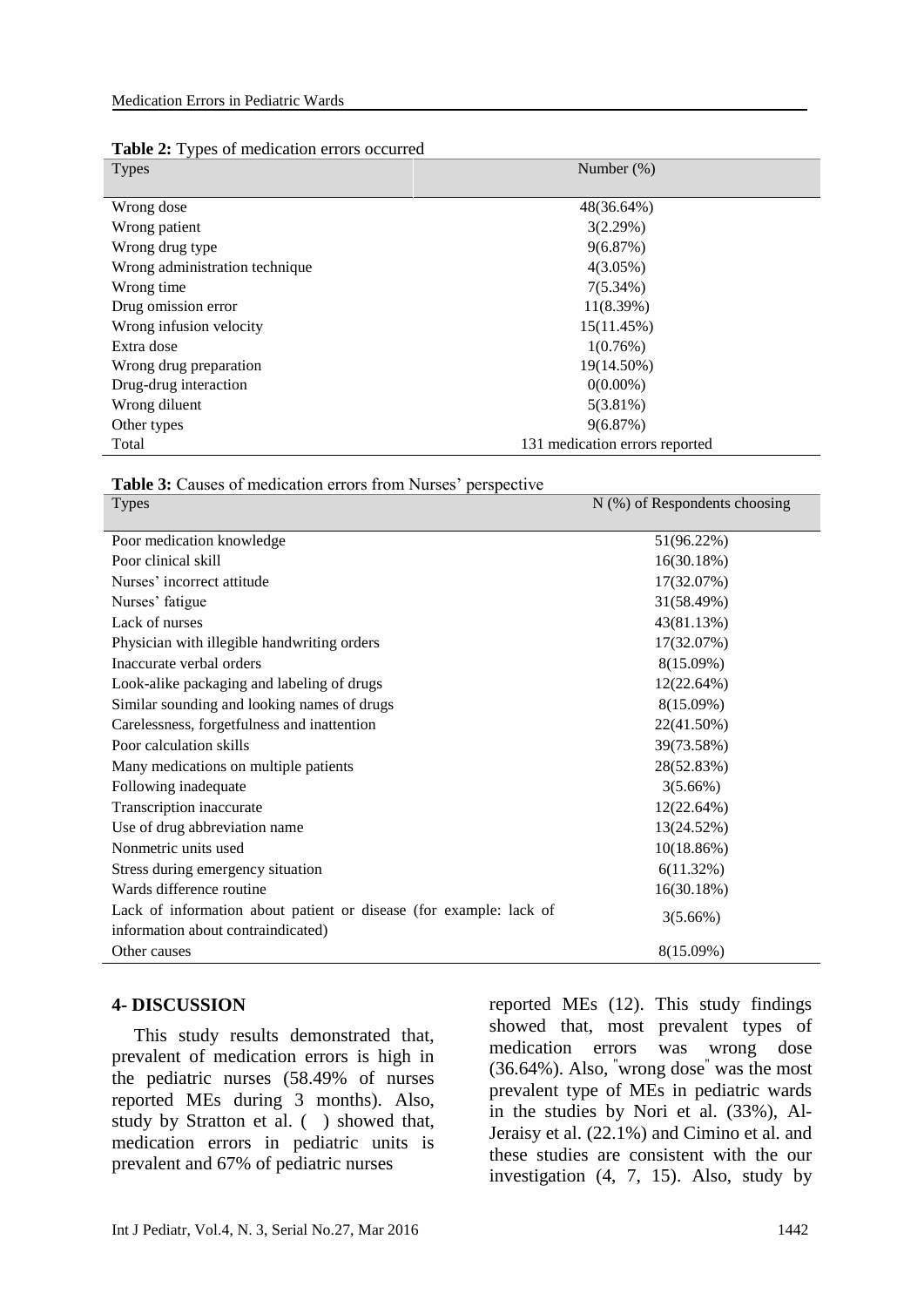Philips et al. (2001) explained administration of the incorrect dose of drug is the most prevalent type of error causing in death [\(16\)](#page-5-9). In a systematic review, Miller et al. (2007) suggested, standardization of recommended drug doses and what doses are in error for pediatric are an essential and first step to enable caregivers and prevent of medication errors [\(17\)](#page-5-10). Hence, we should programming for increase knowledge to the decrease wrong dose during administration phase of drug.

Also, most prevalent of MEs cause from دurses' perspective were poor medication knowledge (96.22%). But, in the study by Karen et al. (2004), the distractions and interruptions were the most prevalent of MEs causes (50%) [\(12\)](#page-5-5). It may be due to difference in health system, educational system and etc. Although, some studies suggested training in both knowledge of children medication therapy and the causes of medication errors and how to resolve them can decrease the rate of errors [\(18-](#page-5-11) [21\)](#page-5-11). Also, Guidelines for preventing medication errors in pediatrics (America), suggested increasing medication knowledge is one of the basic dimensions of decrease MEs and its very important [\(22\)](#page-5-12). Hence, increase knowledge can be decrease MEs in the pediatrics.

# **5- CONCLUSION**

The results of this investigation showed that, most prevalent type and cause of medication errors were wrong dose and poor medication knowledge, respectively. Therefore, with using of this study results, we can program for prevention/decrease medication errors and enhancing patient safety. On the basis of this study, actually we should enhancing level of nurses' knowledge by educating especially we should to carry out special courses for pediatric nurses. Therefore, educational methods and tools to prevent MEs must be developed. Also, we should attention to the

other aspects which causing MEs such as lack of nurses, nurses' attitude, low wages, too. Further studies should to focuses on solutions for decrease MEs in pediatric.

# **6-ABBREVIATION**

- Medication errors (MEs):
- Number (N), Percent  $(\%);$
- Standard deviation (SD).

# **7-CONFLICT OF INTEREST:** None.

# **8- ACKNOWLEDGMENT**

This investigation was supported by Center Research Committee of Ahvaz Jundishapur University of Medical Sciences, Ahvaz, Iran. The authors also thank the all pediatric nurses in Ahvaz, Southwest of Iran.

# **9- REFERENCES**

<span id="page-4-0"></span>1. Swan B, Lang N, McGinley A. Access to quality health care: Links between evidence, nursing language, and informatics. Nurs Econ 2004;22:325-32.

<span id="page-4-2"></span>2. Dehghan-Nayeri N, Bayat F, Salehi T, Faghihzadeh S. The effectiveness of risk management program on pediatric nurses' medication error. Iranian Journal of Nursing and Midwifery Research 2013;18(5):371-77.

<span id="page-4-1"></span>3. Kaufmann J, Laschat M, Wappler F. Medication errors in pediatric emergencies—a systematic analysis. Dtsch Arztebl Int 2012;109(38):609–16.

<span id="page-4-3"></span>4. Al-Jeraisy MI, Alanazi MQ, Abolfotouh MA. Medication prescribing errors in a pediatric inpatient tertiary care setting in Saudi Arabia. BMC Res Notes 2011;14(4):294.

5. Kozer E, Berkovitch M, Koten G. Medication errors in children. Pediatr Clin N Am 2006;53:1155-68.

6. Kane-Gill S, Weber R. Principles and practices of medication safety in the ICU. Crit Care Clin 2006;22:273-90.